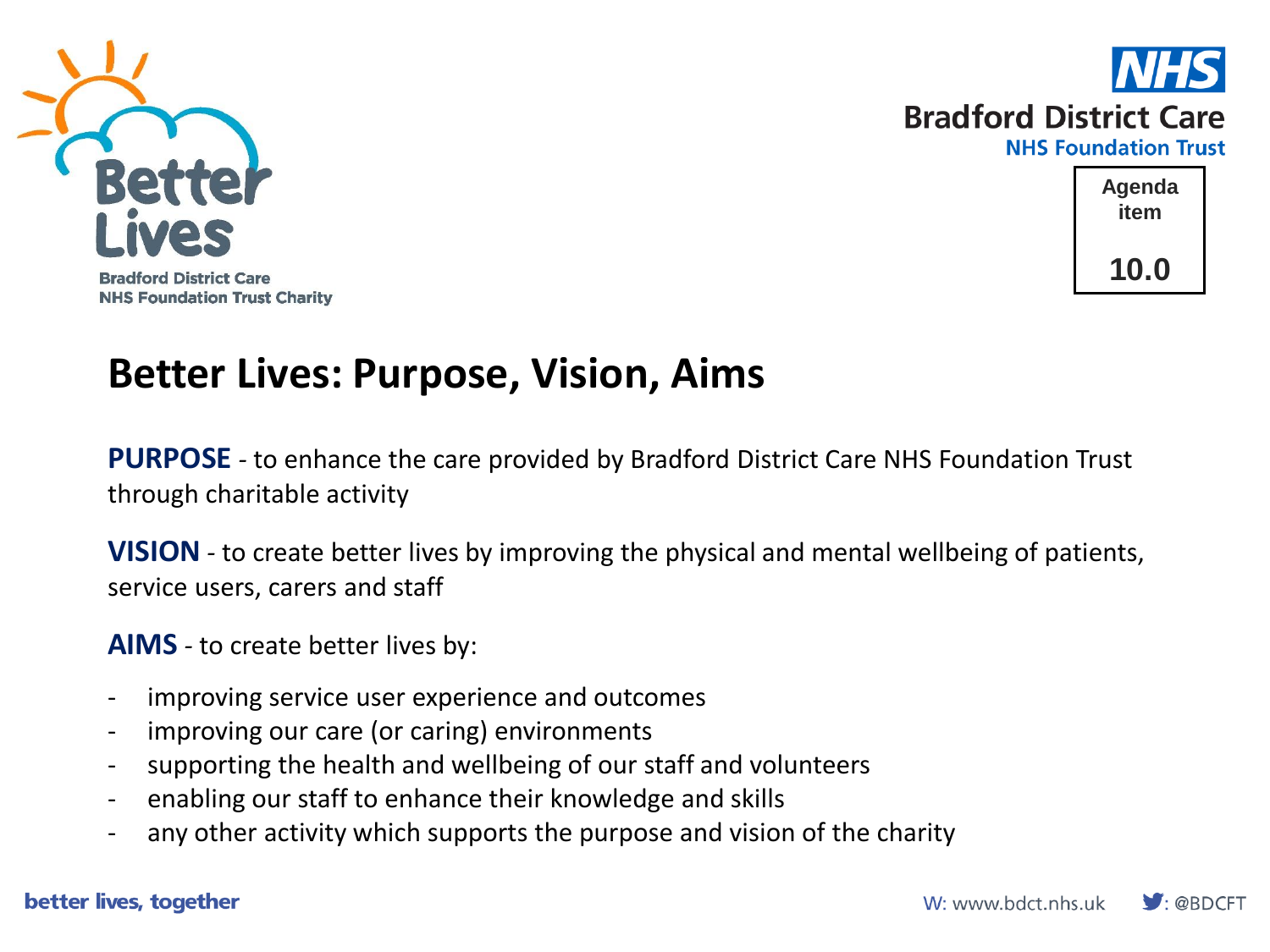



**NHS Foundation Trust Charity** 

# **Progress: Strategy & Action Plan**

- ✓ **FUNDRAISING & CHARITABLE GIVING STRATEGY**
- ✓ **FUNDRAISING ACTION PLAN 2020/21**
- ✓ **NEEDS ASSESSMENT TO IDENTIFY PRIORITIES**

The fundraising strategy and action plan details how we will increase fundraised income for priority areas through a number of different sources, including:

- Grant applications to charitable trusts & foundations
- Individual one-off and regular donations
- **Legacies**
- Fundraising events
- Community partnerships
- Corporate support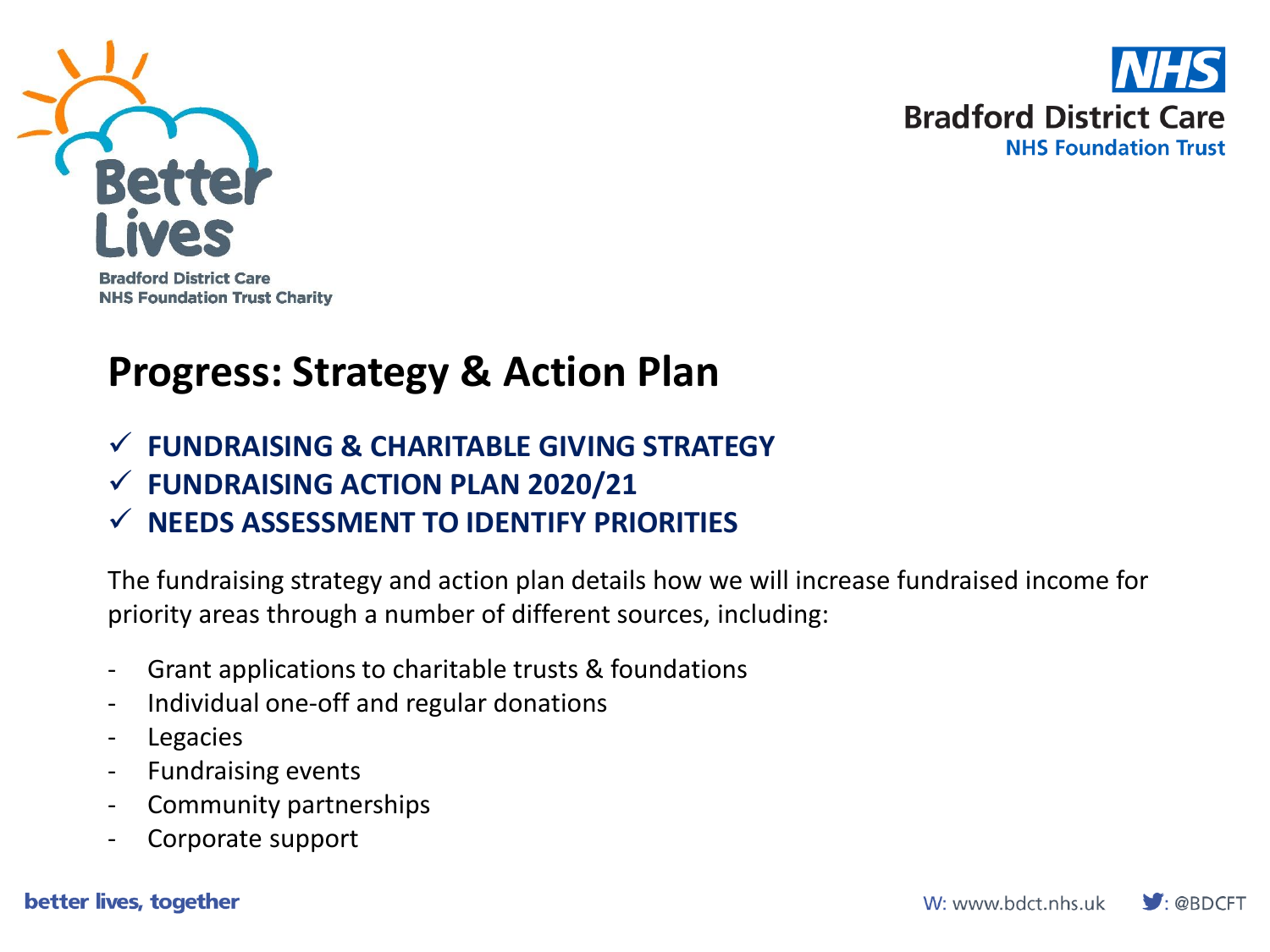



**Bradford District Care NHS Foundation Trust Charity** 

# **Progress: Fundraising & Income**

#### **GRANT APPLICATIONS**

 $\checkmark$  Submitted applications for existing projects

#### **DONATIONS**

- $\checkmark$  Supporting staff and others with their fundraising
	- donations via JustGiving in 2020 = £5,897 over 40% of that raised in last 3 months
- $\checkmark$  Launched the 'Make a Life Better' winter appeal
- $\checkmark$  Charity Christmas cards on sale
- $\checkmark$  'Helping Hands' staff support campaign to be launched in the new year
- $\checkmark$  Gift Aid registered

### **COMMUNITY PARTNERSHIPS**

- $\checkmark$  Muslim Women's Council £1,500 for Quran cubes
- $\checkmark$  Collaboration with Saltaire Inspired Living Advent Calendar print